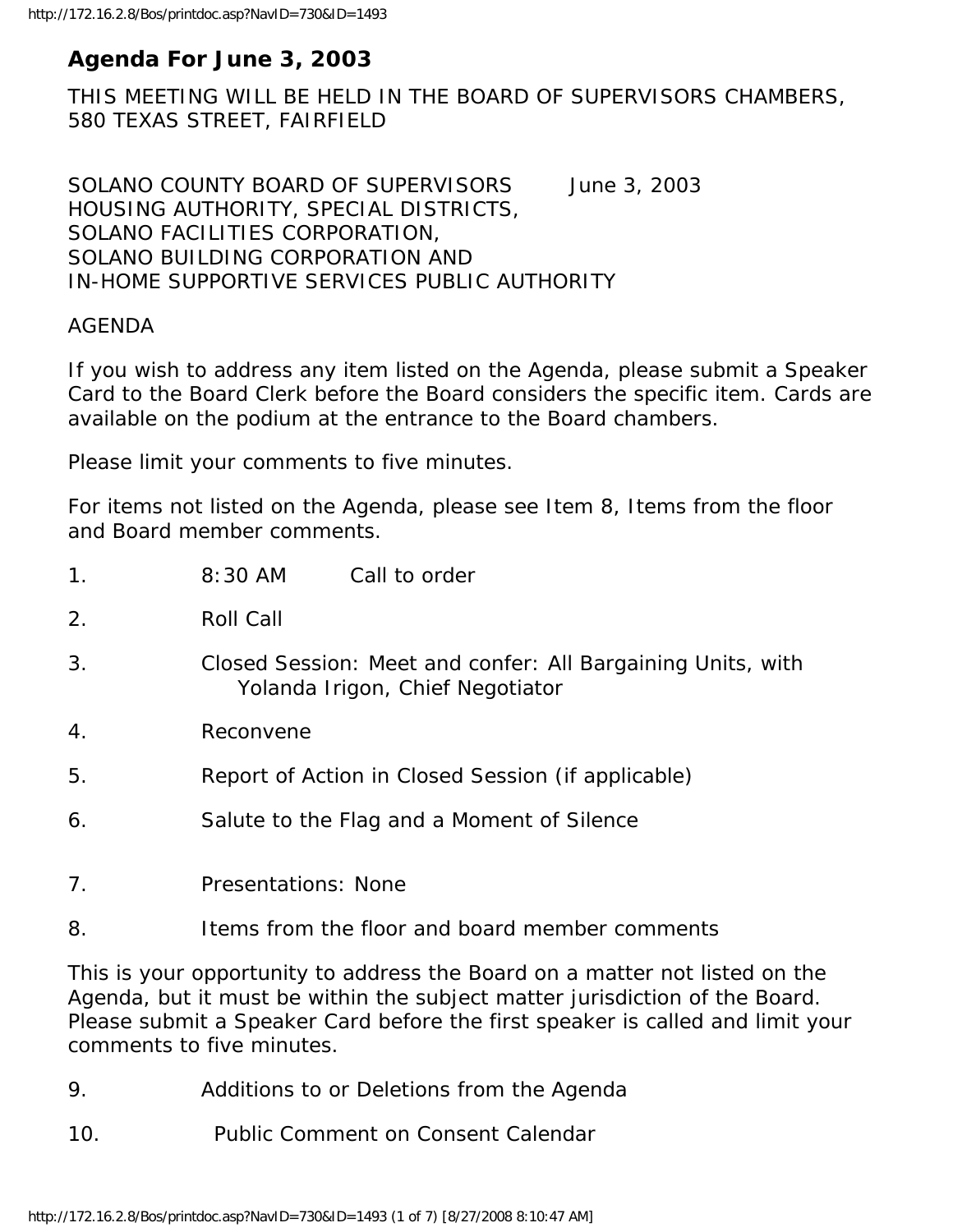Each speaker shall have 5 minutes to address any or all items on the Consent Calendar.

- 11. Approval of the Agenda
- 12. Approval of Consent Calendar

 The Board considers all matters listed under the Consent Calendar to be routine and will adopt them in one motion. There will be no discussion on these items before the Board votes on the motion unless Board members request specific items be discussed and/or removed from the Consent Calendar.

CONSENT CALENDAR

GENERAL GOVERNMENT

13. Clerk of the Board of Supervisors:

 Approval of Minutes: Board of Supervisors May 13 and May 27, 2003; Rural North Vacaville Water District May 13, 2003

14. County Administrator's Office:

 Authorize the Office of Family Violence Prevention to accept a grant award from the National Court Appointed Special Advocate Association (CASA) to provide funding in the amount of \$100,000 for new CASA Program development for the period of July 1, 2003 through June 30, 2005 (no additional funds or match required)

## 15. General Services:

 Adopt a resolution approving an application for Roberti-Z'Berg-Harris Grant Program funds in the amount of \$643,035 under the Safe Neighborhood Parks, Clean Water, Clean Air, and Coastal Protection Bond Act of 2000 (Proposition 12) to finance the Visitor's Center and Campground Entry Redesign Project at Lake Solano Park

16. General Services/Library:

 Approval of the Moisture Elimination Project at the Solano County Library/ Fairfield Civic Center at a total project cost not to exceed \$880,235; modify the agreement with Kitchell CEM of Sacramento in an amount not to exceed \$156,630 to provide construction management and architectural services for the project; authorize Director of General Services to sign contract modifications; authorize the Library Director to sign ancillary agreements and modifications to agreements

# 17. Human Resources:

 Approval of a resolution adopting the Memorandum of Understanding with Unit#13 – Correctional Officer Employees, represented by the Teamsters Union, Local #856, for the term of September 29, 2002 through October 8,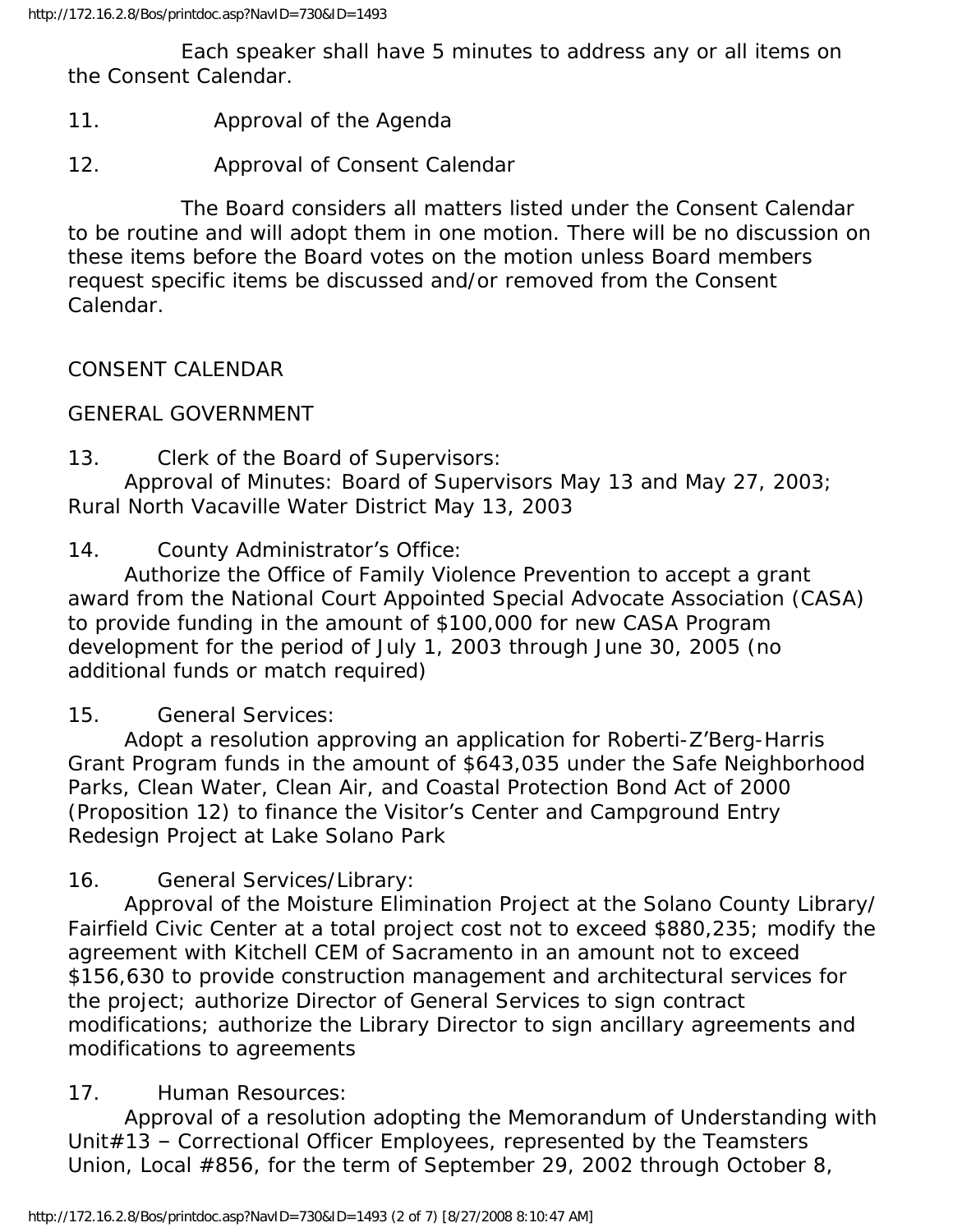#### 2005

18. Treasurer/Tax Collector/County Clerk:

 A) Authorize Solano Community College District to issue 2003 Tax and Revenue Anticipation Notes as part of the Community College League of California Cash Flow Financing Program (no financial impact)

 B) Approve a resolution and Form of Note providing for the borrowing of funds in the name of the Fairfield-Suisun Unified School District for the issuance and sale of 2003 Tax and Revenue Anticipation Notes (TRANS) in an amount not to exceed \$12,000,000 (no financial impact)

#### HEALTH AND SOCIAL SERVICES

19. Health and Social Services:

 A) Approve an amendment to the Napa-Solano County Joint Exercise of Powers Agreement that will provide Solano County with \$32,461 to share in the cost of the Public Health Laboratory "Light Cycler" instrument lease needed for communicable disease bioterrorism testing; approve the purchase of a "Light Cycler" in the amount of \$54,331

 B) Approval of Amendment No. 2 to Agreement No. 4092 with Napa County to appoint Thomas L. Charron, M.D. Solano County Health Officer, as interim Napa County Health Officer (no County Cost)

 C) Approval of a contract with Fred Finch Youth Center in the amount of \$886,517 for the period of August 1, 2003 through June 30, 2004 to provide intensive specialty mental health services at a residential treatment facility

CRIMINAL JUSTICE: None

## LAND USE/TRANSPORTATION

20. Transportation:

 Adoption of a resolution authorizing the purchase of property from Gary and Deborah Beall, Gary Bertagnolli, Ethel R. Hoskins, and Richard and Lynnda Lopez for replacement of the bridge on Pleasants Valley Road at Pleasants Creek; authorize the County Administrator to execute right-of-way contracts with the property owners

## 21. Environmental Management:

 Approve Amendment No. 4 to increase and extend the professional services agreement with Linhart Petersen Powers Associates (LP2A) for construction plan review and site inspection services of the County's expansion of the Co-generation plant in an amount not to exceed \$114,500; approve an appropriation transfer of Unanticipated Revenue and increase Other Professional Services for \$114,500 (4/5 vote required)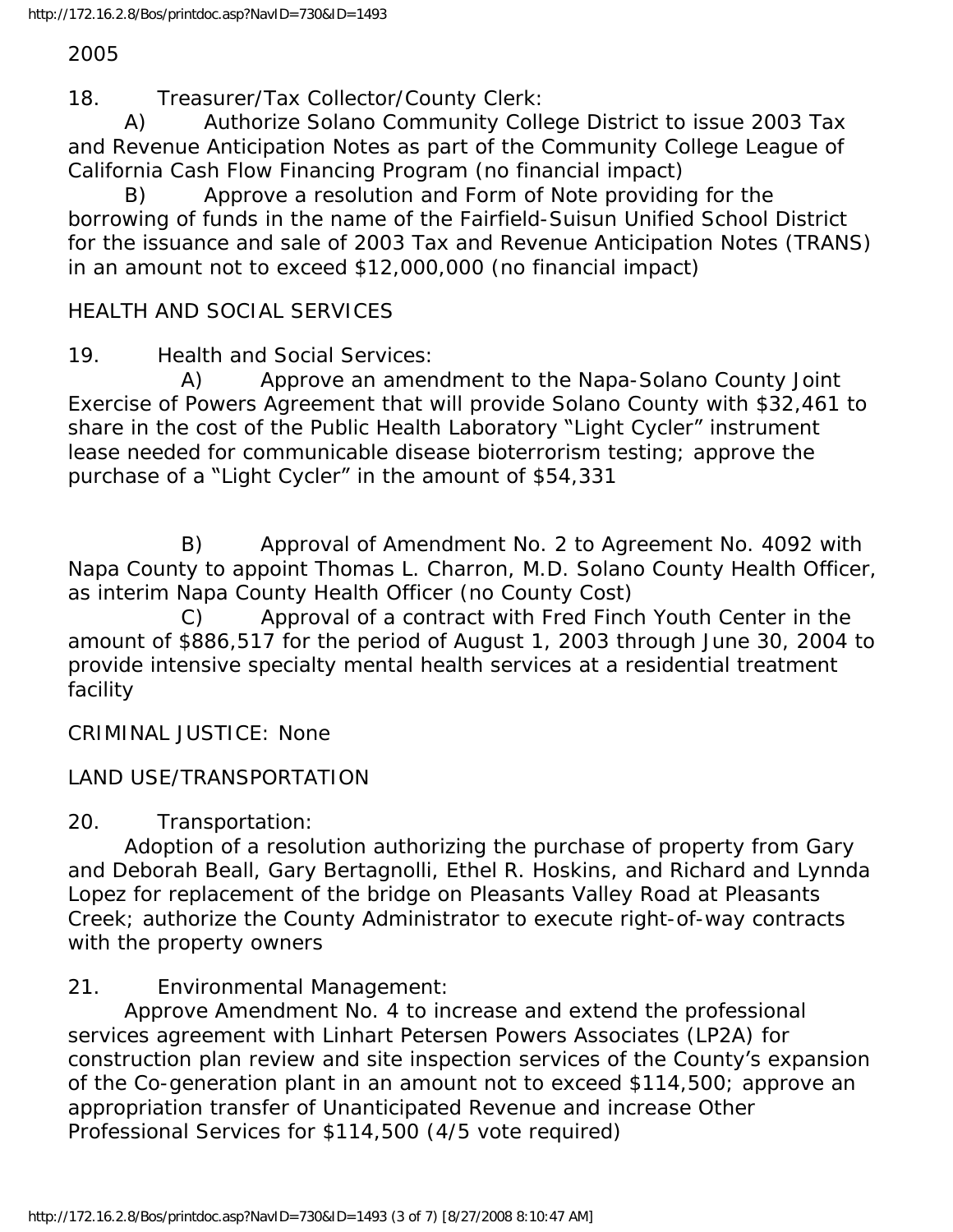## **OTHER**

22. Library:

Approval of an agreement with the Dixon Unified School District /Library District for the County Library to provide library automation services as part of the SNAP (Solano, Napa and Partners) consortium

SPECIAL DISTRICTS GOVERNED BY THE BOARD OF SUPERVISORS:

Rural North Vacaville Water District

23. Transportation:

 Adopt the Delinquency Management Policy for Special Assessment Districts within the Rural North Vacaville Water District

# SCHEDULED CALENDAR

24. Rescheduled Consent Items: (Items pulled from Consent Calendar above)

- $(A)$   $E)$
- $(B)$  F)
- $(C)$   $G)$
- $D)$  H)

GENERAL GOVERNMENT

25. County Administrator's Office:

 Consider approval of a workforce reduction by authorizing the Director of Human Resources to establish seniority lists for specified employment classes and issue layoff notices to 49.3 incumbents in the Departments of Child Support Services and Health and Social Services effective August 16, 2003`

26 General Services:

 Receive a presentation on the County's energy conservation efforts; consider authorizing the County Administrator to issue Requests for Qualifications for Energy Improvements at the Health & Social Services Building located at 2101 Courage Drive, Fairfield

27. Treasurer/Tax Collector/County Clerk:

 Consider authorizing the Auditor-Controller and the Treasurer to make a temporary transfer of \$1,500,000 to the Dixon Unified School District to meet current expenses

HEALTH AND SOCIAL SERVICES: None

CRIMINAL JUSTICE: None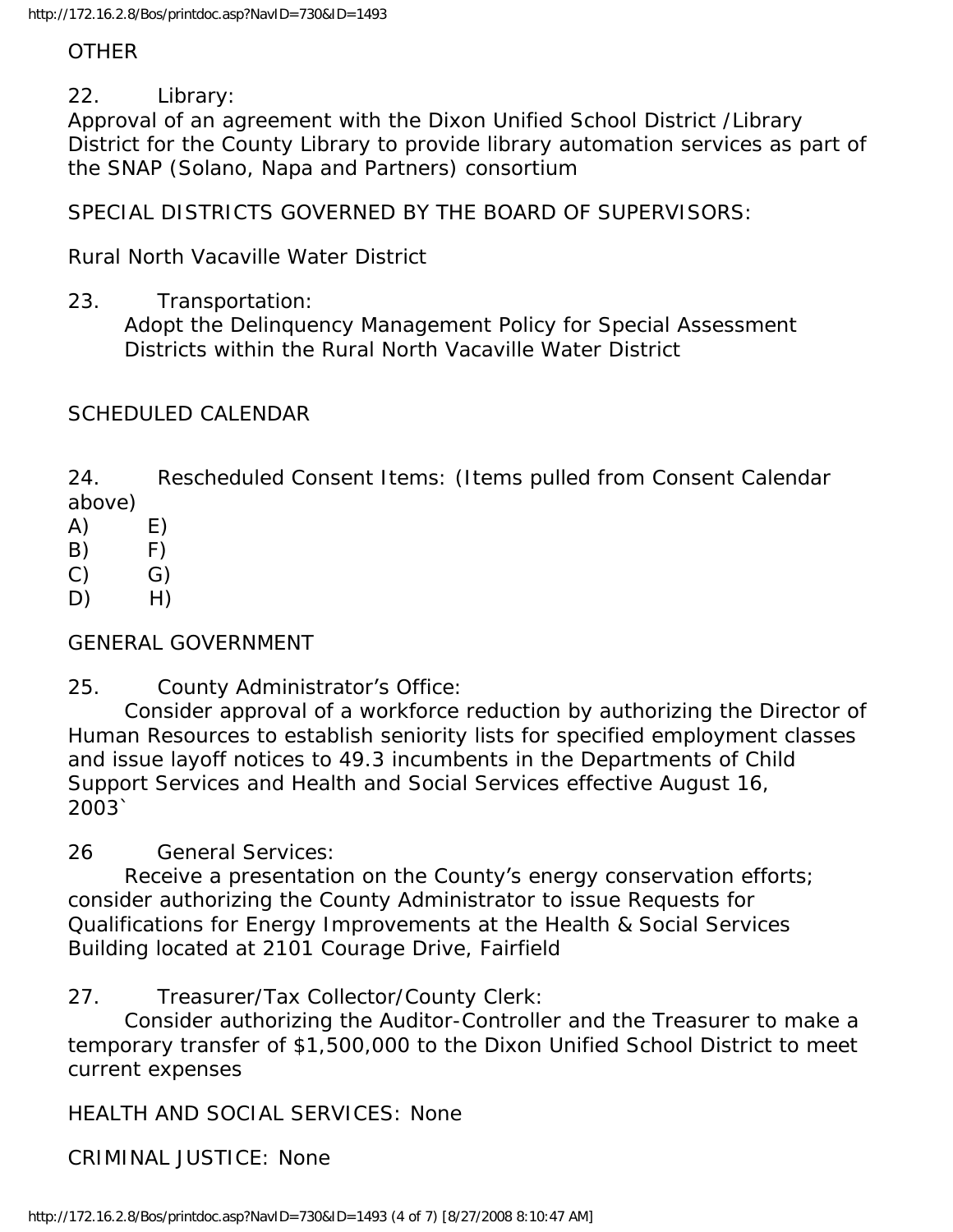OTHER: None

MISCELLANEOUS ITEMS

28. Appointments/Resignations to Boards and Commissions:

Board of Supervisors:

 Appointment of Janie A. Matthews to the Solano County Historical Records Commission

11:45 a.m. BREAK TO DEDICATION OF ROOFTOP SOLAR ELECTRIC SYSTEM, HEALTH AND SOCIAL SERVICES BUILDING, 275 BECK AVENUE, FAIRFIELD 2:00 p.m.

LAND USE/TRANSPORTATION

29. Environmental Management:

 A) Conduct a noticed/published hearing to consider an appeal of the Planning Commission's revocation of Use Permit No. U-93-19 of Louis Lockrem for the operation of a 75 dog kennel; adoption of a resolution revoking Use Permit No. U-93-08 of Louis Lockrem

 B) Conduct a noticed/published hearing to consider an appeal of the Planning Commission's denial of Variance Application No. V-03-01 of Willia Fulton to construct a guest house on the front half of her property and to a height greater than 15 feet

30 Adjourn

#### MEETING CALENDAR

6/3 6:30 p.m. SIDS Advisory Committee, 300 Hospital Dr., Medical Staff Meeting Room, Vallejo 6/3 6:30 p.m. Solano County Children & Families Commission, Health & Human Services Center Multipurpose Rm., 2101 Courage Dr., FF 6/4 9:30 a.m. BAAQMD 939 Ellis St., San Francisco 6/4 Noon Children's Network, Suisun Community Center, 611 Village Drive, Suisun 6/4 1:30 p.m. ABAG Regional Planning Comm. 6/5 10:00 a.m. Solano County Zoning Administrator, 470 Chadbourne Rd., 2nd Floor, FF 6/5 1:00 p.m. BCDC, S.F. Downtown Center, 425 Market St., San Francisco 6/5 7:00 p.m. Solano County Planning Commission, Board of Supervisors Chambers, 580 Texas St., FF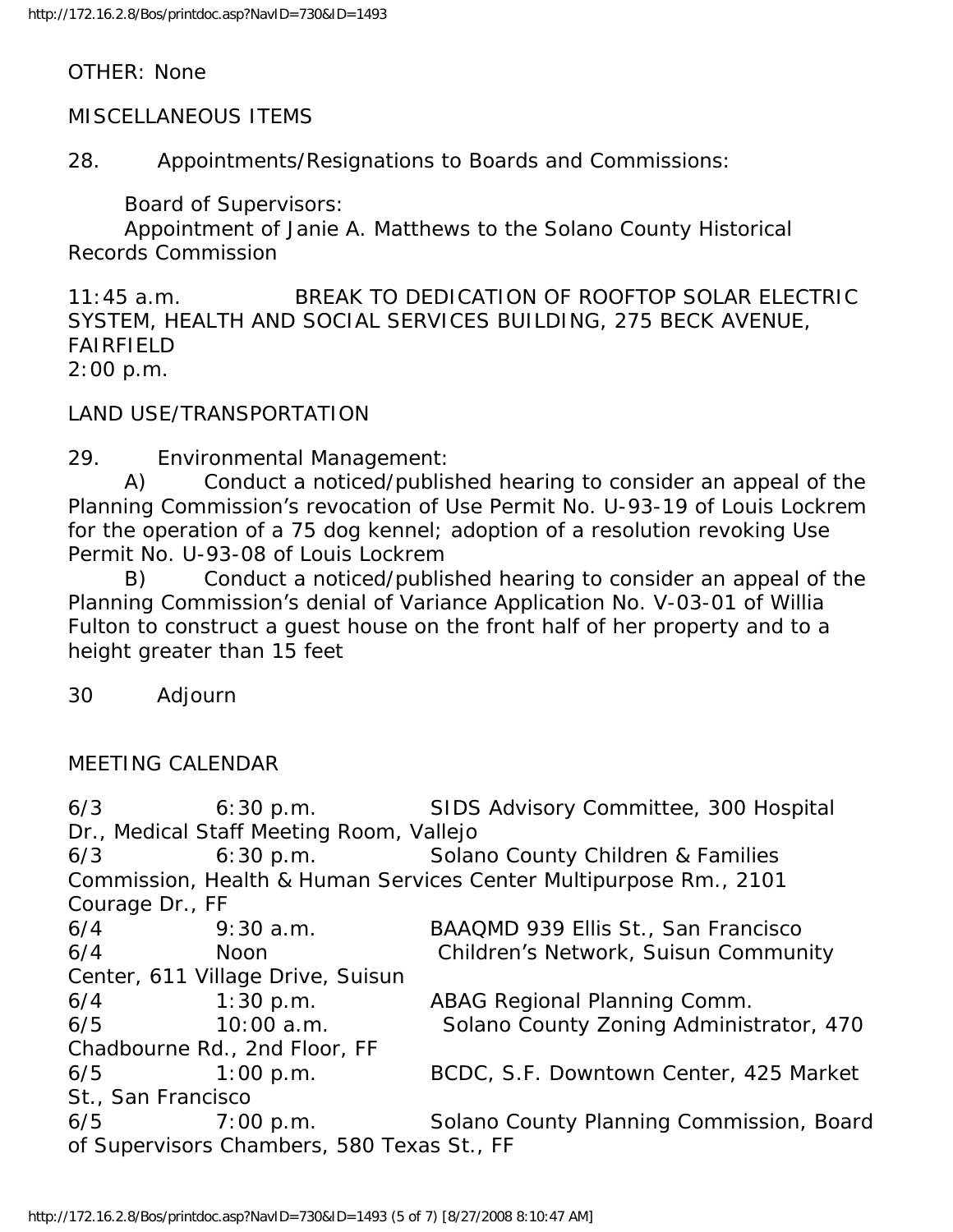6/10 9:00 a.m. Board of Supervisors, 580 Texas St., FF 6/10 4:00 p.m. Maternal, Child, and Adolescent Health Advisory Board, 275 Beck Ave., Conf. Rm. 1, FF 6/11 9:00 a.m. Yolo-Solano Air Quality Management District, 1947 Galileo Court, Suite 103, Davis 6/11 6:00 p.m. Alcohol and Drug Advisory Board, 2101 Courage Dr., FF 6/11 6:00 p.m. Solano Transportation Authority Board, Suisun City Hall, 701 Civic Center Blvd., Suisun 6/11 6:15 p.m. Solano County Fair Board of Directors, Administration Building, Solano County Fairgrounds, Vallejo 6/12 :30 p.m. Emergency Medical Care Committee, 275 Beck Ave., Conf. Rm. 1, FF 6/12 7:00 p.m. Solano County Aviation Advisory Commission/Airport Land Use Commission, Nut Tree Airport Conference Room, 301 County Airport Road, Vacaville 6/12 7:00 p.m. Solano County Water Agency, 508 Elmira Rd., Vacaville 6/13 9:00 a.m. Local Task Force for Integrated Waste Management, Fairfield-Suisun Sewer District Office, 1010 Chadbourne Rd., Suisun 6/16 12:00 p.m. Child Abuse Prevention Council, Solano County Office of Education, Waterman Room, 5100 Business Center Dr., FF 6/17 6:00 p.m. Local Mental Health Board, 1745 Enterprise Dr., Bldg. 2, 2nd Floor, Green Conf. Rm., FF 6/18 4:00 p.m. Solano County Equal Employment Opportunity Committee, 580 Texas St., Third Floor CAO Conference Room, FF 6/18 9:30 a.m. BAAQMD 939 Ellis St., San Francisco 6/18 2:00 p.m. Health & Social Services Subcommittee, Board of Supervisors Chambers, 580 Texas St., FF 6/19 10:00 a.m. Solano County Zoning Administrator, Environmental Management, 470 Chadbourne Rd., 2nd Floor, FF 6/19 1:00 p.m. BCDC, MetroCenter, 101 Eighth St., Oakland 6/19 4:30 p.m. Solano County Community Action Agency Advisory Board, 320 Campus Lane, Suisun 6/19 7:00 p.m. Solano County Planning Commission, Board of Supervisors Chambers, 580 Texas St., FF 6/24 9:00 a.m. Board of Supervisors, Board Chambers, 580 Texas St., FF 6/24 5:30 p.m. Vallejo Sanitation and Flood Control, 555 Santa Clara St., Vallejo 6/26 2:00 p.m. Solano County Child Care Planning Council, Children's Network Conference Room, 2320 Courage Dr., FF